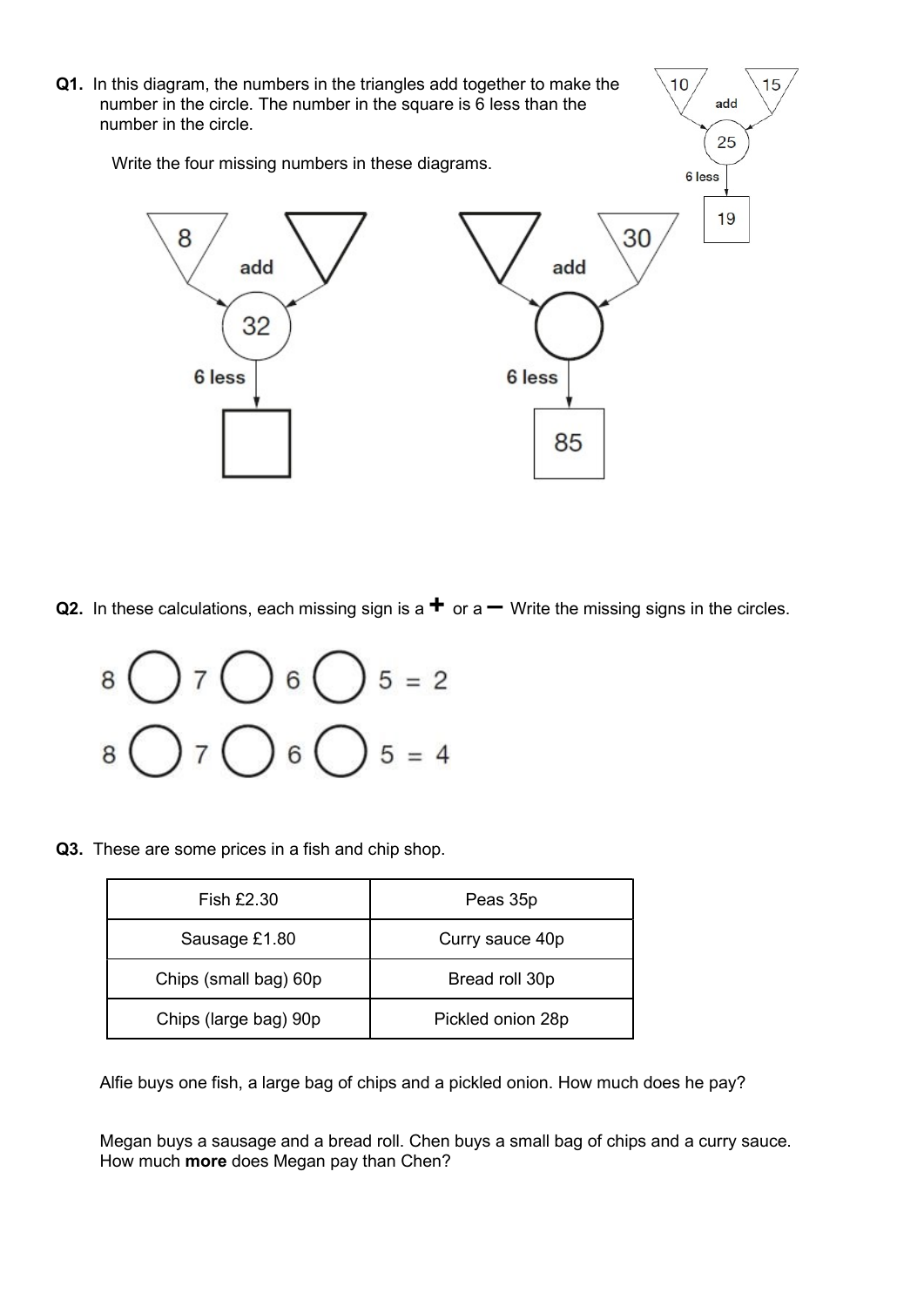Q4. A shop sells T-shirts. This chart shows how many T-shirts were sold in a month.

> Write the colours of the T-shirts that sold more than 400 in the month.

 How many red T-shirts and orange T-shirts were sold altogether?

 How many more white than blue T-shirts were sold?

 $= 100$  T-shirts blue red white orange

Q5. Seb has a box of 120 cubes. He uses some of the cubes to build a tower. 77 cubes are left over. How many cubes has he used?

> Seb has 77 cubes left over. He builds two more towers. One tower uses 18 cubes and the other uses 35 cubes. How many of his 77 cubes has he got left now?

Q6. The table shows the cost of a new football kit.

> Altogether, how much does the complete football kit cost?

| ltem            | Cost  |
|-----------------|-------|
| Shirt           | £8.75 |
| Shorts (1 pair) | £5.95 |
| Socks (1 pair)  | f4.15 |